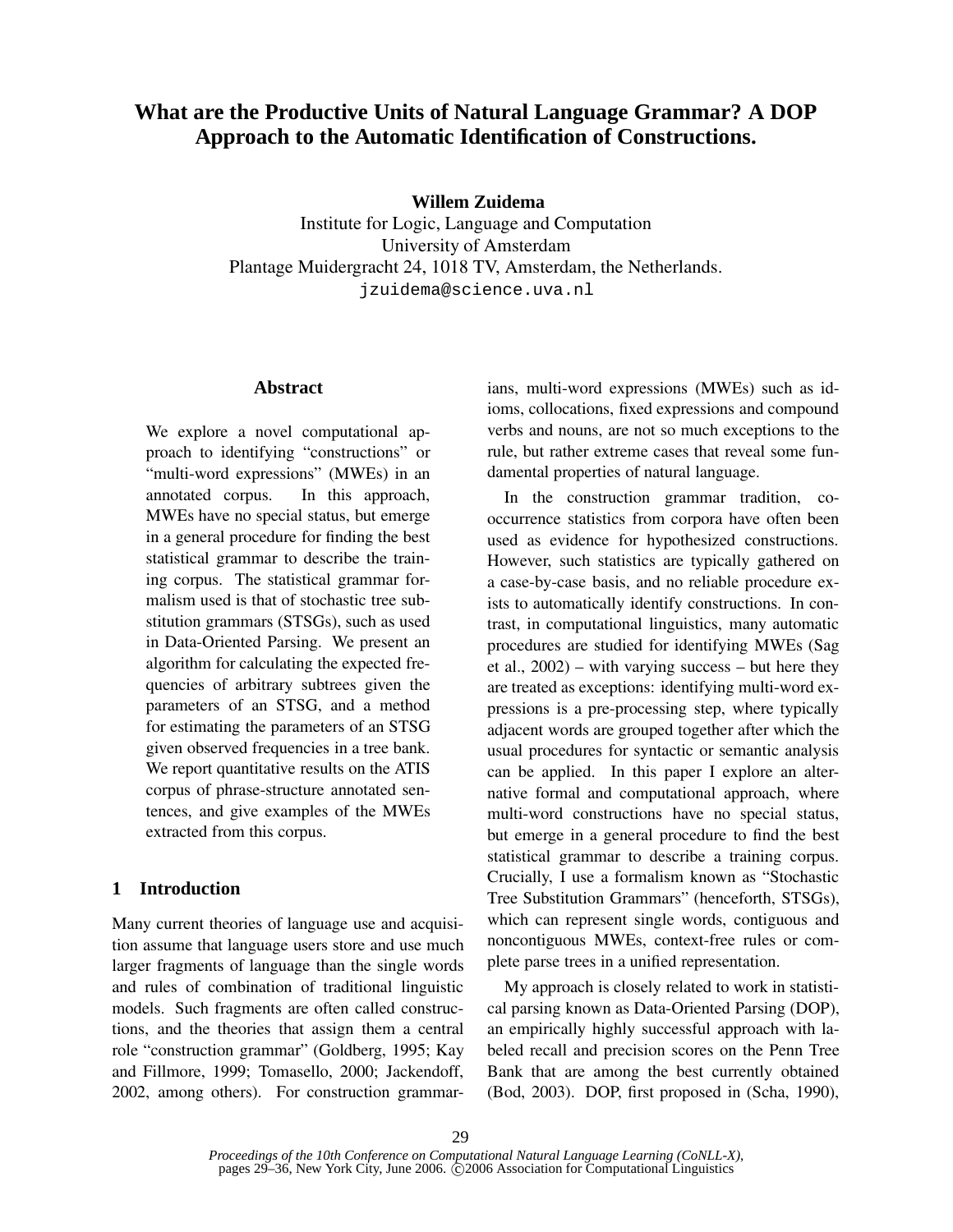can be seen as an early formalization and combination of ideas from construction grammar and statistical parsing. Its key innovations were (i) the proposal to use fragments of trees from a tree bank as the symbolic backbone; (ii) the proposal to allow, in principle, trees of arbitrary size and shape as the elementary units of combination; (iii) the proposal to use the occurrence and co-occurrence frequencies as the basis for structural disambiguation in parsing.

The model I develop in this paper is true to these general DOP ideals, although it differs in important respects from the many DOP implementations that have been studied since its first inception (Bod, 1993; Goodman, 1996; Bod, 1998; Sima'an, 2002; Collins and Duffy, 2002; Bod et al., 2003, and many others). The crucial difference is in the estimation procedure for choosing the weights of the STSG based on observed frequencies in a corpus. Existing DOP models converge to STSGs that either (i) give all subtrees of the observed trees nonzero weights (Bod, 1993; Bod, 2003), or (ii) give only the largest possible fragments nonzero weights (Sima'an and Buratto, 2003; Zollmann and Sima'an, 2005). The model in this paper, in contrast, aims at finding the smallest set of productive units that explain the occurrences and co-occurrences in a corpus. Large subtrees only receive non-zero weights, if they occur more frequently than can be expected on the basis of the weights of smaller subtrees.

#### **2 Formalism, Notation and Definitions**

#### **2.1 Stochastic Tree Substitution Grammars**

STSGs are a simple generalization of Stochastic Context Free Grammars (henceforth, SCFGs), where the productive units are elementary trees of arbitrary size instead of the rewrite rules in SCFGs (which can be viewed as trees of depth 1). STSGs form a restricted subclass of Stochastic Tree Adjoining Grammars (henceforth, STAGs) (Resnik, 1992; Schabes, 1992), the difference being that STSGs only allow for substitution and not for adjunction (Joshi and Sarkar, 2003). This limits the generative capacity to that of context-free grammars, and means STSGs cannot be fully lexicalized. These limitations notwithstanding, the close relationship with STAGs is an attractive feature with extensions to the class of mildly context-sensitive languages

(Joshi et al., 1991) in mind. Most importantly, however, STSGs are already able to model a vast range of statistical dependencies between words and constituents, which allows them to rightly predict the occurrences of many constructions (Bod, 1998).

For completeness, we include the usual definitions of STSGs, the substitution operation and derivation and parse probabilities (Bod, 1998), using our own notation. An STSG is a 5-tuple  $\langle V_n, V_t, S, T, w \rangle$ , where  $V_n$  is the set of non-terminal symbols;  $V_t$  is the set of terminal symbols;  $S \in V_n$  is the start symbol;  $T$  is a set of elementary trees, such that for every  $t \in T$  the unique root node  $r(t) \in V_n$ , the set of internal nodes  $i(t) \subset V_n$  and the set of leaf nodes  $l(t) \subset V_n \cup V_t$ ; finally,  $w: T \to [0,1]$  is a probability (weight) distribution over the elementary trees, such that for any  $t \in T$ ,  $\sum_{t' \in R(t)} w(t') = 1$ , where  $R(t)$  is the set of elementary trees with the same root label as t. It will prove useful to also define the set of all possible trees  $\theta$  over the defined alphabets (with the same conditions on root, internal and leaf nodes as for  $T$ ), and the set of all possible *complete* parse trees  $\Theta$  (with  $r(t) = S$  and all leaf nodes  $l(t) \subset V_t$ ). Obviously,  $T \subset \theta$  and  $\Theta \subset \theta$ .

The substitution operation ◦ is defined if the *leftmost nonterminal leaf* in  $t_1$  is identical to the root of  $t_2$ . Performing substitution  $t_1 \circ t_2$  yields  $t_3$ , if  $t_3$  is identical to  $t_1$  with the leftmost nonterminal leaf replaced by  $t_2$ . A derivation is a sequence of elementary trees, where the first tree  $t \in T$  has root-label S and every next tree combines through substitution with the result of the substitutions before it. The probability of a derivation  $d$  is defined as the product of weights of the elementary trees involved:

$$
P(d = t_1 \circ \ldots \circ t_n) = \prod_{i=1}^{n} (w(t_i)).
$$
 (1)

A *parse tree* is any tree  $t \in \Theta$ . Multiple derivations can yield the same parse tree; the probability of a parse tree  $p$  equals the sum of the probabilities of the different derivations that yield that same tree:

$$
P(p) = \sum_{d:\hat{d}=p} (P(d)), \qquad (2)
$$

where  $d$  is the tree derived by derivation  $d$ .

In this paper, we are only concerned with grammars that define proper probability distributions over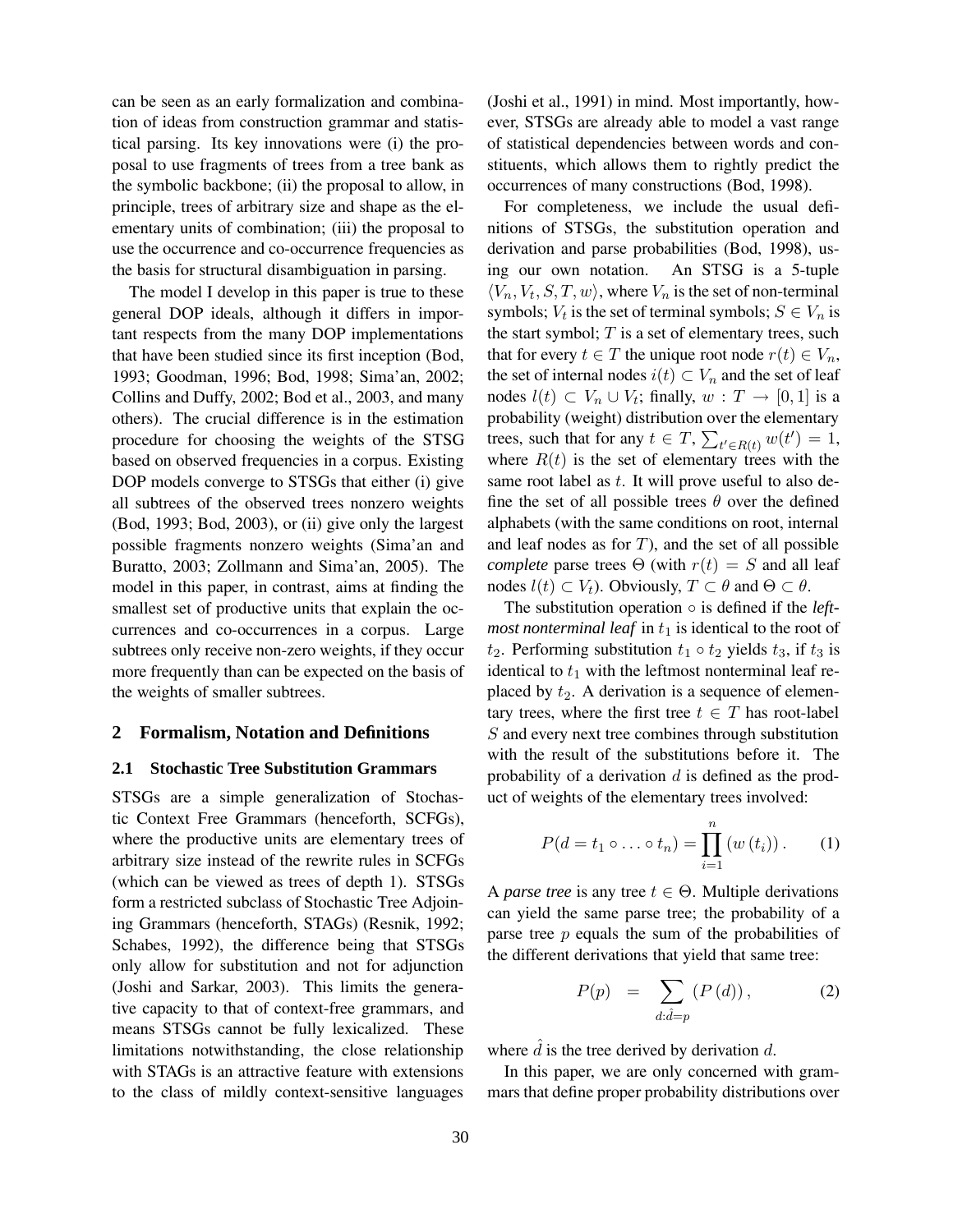trees, such that the probability of all derivations sum up to 1 and no probability mass gets lost in derivations that never reach a terminal yield. We require:

$$
\sum_{p \in \Theta} P(p) = \sum_{d:\hat{d} \in \Theta} P(d) = 1.
$$
 (3)

## **2.2 Usage Frequency and Occurrence Frequency**

In addition to these conventional definitions, we will make use in this paper of the concepts "usage frequency" and "occurrence frequency". When we consider an arbitrary subtree  $t$ , the usage frequency  $u(t)$  describes the relative frequency with which elementary tree  $t$  is involved in a set of derivations. Given a grammar  $G \in STSG$ , the expected usage frequency is:

$$
u(t) = \sum_{d:t \in d} \left( P\left(d\right) C\left(t, d\right) \right),\tag{4}
$$

where  $C(t, d)$  gives the number of occurrences of  $t$  in  $d$ . The set of derivations, and hence usage frequency, is usually considered hidden information.

The occurrence frequency  $f(t)$  describes the relative frequency with which  $t$  occurs as a subtree of a set of parse trees, which is usually assumed to be observable information. If grammar  $G$  is used to generate trees, it will create a tree bank where each parse tree will occur with an expected frequency as in equation (2). More generally, the expected occurrence frequency  $f(t)$  (relative to the number n of complete trees in the tree bank) of a subtree  $t$  is:

$$
\mathbf{E}[f(t)] = \sum_{p:t \in p^*} (P(p) C(t, p^*)), \quad (5)
$$

where  $p^*$  is the multiset of all subtrees of  $p$ .

Hence,  $w(t)$ ,  $u(t)$  and  $f(t)$  all assign values (the latter two not necessarily between 0 and 1) to trees. An important question is how these different values can be related. For STSGs which have only elementary trees of depth 1, and are thus equivalent to SCFGs, these relations are straightforward: the usage frequency of an elementary tree simply equals its expected frequency, and can be derived from the weights by multiplying inside and outside probabilities (Lari and Young, 1990). Estimating the weights of an (unconstrained and untransformed) SCFG from an tree bank is straightforward,

as weights, in the limit, simply equal the relative frequency of each depth-1 subtree (relative to other depth-1 subtrees with the same root label).

When elementary trees can be of arbitrary depth, however, many different derivations can yield the same tree, and a given subtree  $t$  can emerge without the corresponding elementary tree ever having been used. The expected frequencies are sums of products, and – if one wants to avoid exhaustively enumerating all possible parse trees – surprisingly difficult to calculate, as will become clear below.

## **2.3 From weights to usage frequencies and back**

Relating usage frequencies to weights is relatively simple. With a bit of algebra we can work out the following relations:

$$
u(t) = \begin{cases} w(t) & \text{if } r(t) = S \\ w(t) & \sum_{t':r(t)\in l(t')} u(t')C_t^{t'} & \text{otherwise} \end{cases}
$$
 (6)

where  $C_t^{t'}$  gives the number of occurrences of the root label  $r(t)$  of t among the leaves of t'. The inverse relation is straightforward:

$$
w(t) = \frac{u(t)}{\sum_{t' \in R(t)} u(t')}.
$$
\n<sup>(7)</sup>

# **2.4 From usage frequency to expected frequency**

The two remaining problems – calculating expected frequencies from weights and estimating the weights from observed frequencies – are surprisingly difficult and heretofore not satisfactorily solved. In (Zuidema, 2006) we evaluate existing estimation methods for Data-Oriented Parsing, and show that they are ill-suited for learning tasks such as studied in this paper. In the next section, we present a new algorithm for estimation, which makes use of a method for calculating expected frequencies that we sketch in this section. This method makes use of sub- and supertree relations that we explain first.

We define two types of subtrees of a given tree  $t$ , which, for lack of better terminology, we will call "twigs" and "prunes" of  $t$ . Twigs are those subtrees headed by any of t's internal nodes and everything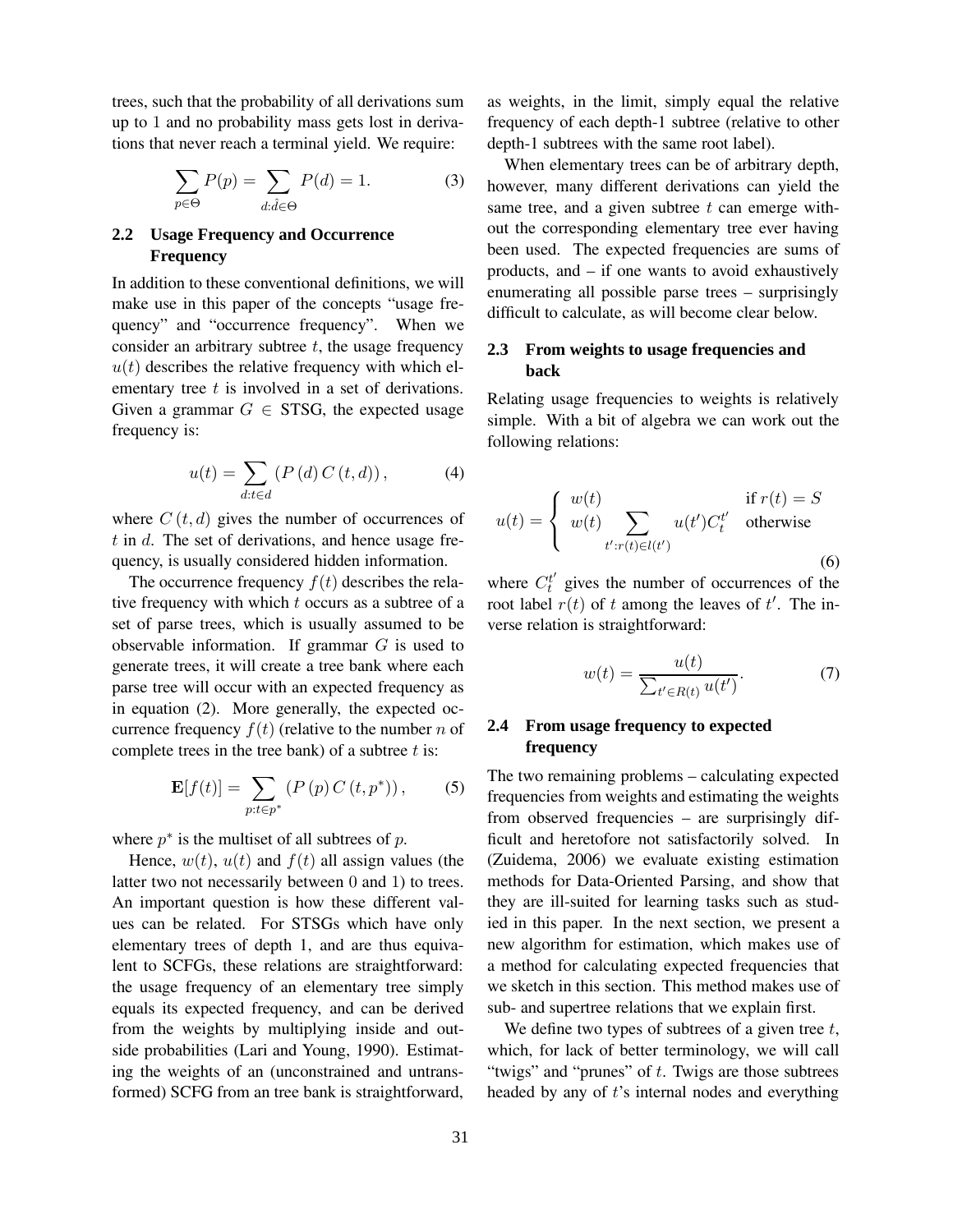below. Prunes are those subtrees headed by t's rootnode, pruned at any number ( $\geq$  0) of internal nodes. Using  $\circ$  to indicate left-most substitution, we write:

- $t_1$  is a *twig* of  $t_2$ , if either  $t_1 = t_2$  or  $\exists t_3$ , such that  $t_3 \circ t_1 = t_2$ ;
- $t_1$  is a *prune* of  $t_2$ , if either  $t_1 = t_2$  or  $\exists t_3 \dots t_n$ , such that  $t_1 \circ t_3 \ldots \circ t_n = t_2$ ;
- $t' = pr_x(t)$ , if x is a set of nodes in t, such that if t is pruned at each  $i \in x$  it equals  $t'$ .

Thus defined, the set of all subtrees  $st(t)$  of t corresponds to the set of all prunes of all twigs of t:  $st(t) = \{t'' | \exists t'(t' \in tw(t) \land t'' \in pr(t')).$ 

We further define the sets of supertwigs, superprunes and supertrees as follows:

- $\widehat{tw}(t) = \{t'|t \in tw(t')\}$
- $\widehat{pr}_x(t) = \{t'|t = pr_x(t')\}$
- $\hat{st}(t) = \{t'|t \in st(t')\}.$

Using these sets, and the set of derivations  $D(t)$  of the fragment  $t$ , a general expression for the expected frequency of  $t$  is:

$$
\mathbf{E}[f(t)] = \sum_{d \in D(t)} \alpha \beta
$$

$$
\alpha = \sum_{\tau \in \widehat{tw}(d_1)} \sum_{\tau' \in p\widehat{r_{x(t)}}(\tau)} u(\tau')
$$

$$
\beta = \prod_{\substack{t' \in \pi' \in p\widehat{r_{x(t)}}(\tau' \\ \langle d_2, ..., d_n \rangle}} \sum_{\tau' \in p\widehat{r_{x(t)}}(t')} w(\tau') \quad (8)
$$

where  $\langle d_1, \ldots, d_n \rangle$  is the sequence of elementary trees in derivation d. A derivation of this equation is provided on the author's website<sup>1</sup>. Note that it will, in general, be computationally extremely expensive to calculate  $\mathbf{E}[f(t)]$ . We will come back to computational efficiency issues in the discussion.

### **3 Estimation: push-n-pull**

The goal of this paper is an automatic discovery procedure for finding "constructions" based on occurrence and co-occurrence frequencies in a corpus. Now that we have introduced the necessary terminology, we can reformulate this goal as follows: *What are the elementary trees with multiple words with the highest usage frequency in the STSG estimated from an annotated corpus?* Thus phrased, the crucial next step is to decide on an estimation procedure for learning an STSG from a corpus.

Here we develop an estimation procedure we call "push-n-pull". The basic idea is as follows. Given an initial setting of the parameters, the method calculates the expected frequency of all complete and incomplete trees. If a tree's expected frequency is higher than its observed frequency, the method subtracts the difference from the tree's score, and distributes ("pushes") it over the trees involved in its derivations. If it is lower, it "pulls" the difference from these same derivations. The method includes a bias for moving probability mass to smaller elementary trees, to avoid overfitting; its effects become smaller as more data gets observed.

Because the method for calculating estimated frequency works with usage-frequencies, the push-npull algorithm also uses these as parameters. More precisely, it manipulates a "score", which is the product of usage frequency and the total number of parse trees observed. Implicit here is the assumption that by shifting usage frequencies between different derivations, the relation with weights remains as in equation (6). Simulations suggest this is reasonable.

In the current implementation, the method starts with all frequency mass in the longest derivations, i.e. in the depth-1 elementary trees. Finally, the current implementation is incremental. It keeps track of the frequencies with which it observes subtrees in a corpus. For each tree received, it finds all derivations and all probabilities, updates frequencies and scores according to the rules sketched above. In pseudocode, the push-n-pull algorithm is as follows:

for each observed parse tree p

<sup>1</sup> http://staff.science.uva.nl/∼jzuidema. The intuition behind it is as follows. Observe first that there are many ways in which an arbitrary fragment  $t$  can emerge, many of which do not involve the usage of the *elementary tree* t. It is useful to partition the set of all derivations of complete parse trees according to the substitution sites inside  $t$  that they involve, and hence according to the corresponding derivations of  $t$ . The first summation in  $(8)$ simply sums over all these cases.

Each derivation of t involves a first elementary tree  $d_1$ , and possibly a sequence of further elementary trees  $\langle d_2, \ldots, d_n \rangle$ . Roughly speaking, the  $\alpha$ -term in equation (8) describes the frequency with which a  $d_1$  will be generated. The  $\beta$ -term then describes the probability that  $d_1$  will be expanded as t. The equation simplifies considerably for those fragments that have no nonterminal leaves: the set  $\widehat{pr_{x(t)}}$  then only contains t, and the two summations over this set disappear. The equation further simplifies if only depth-1 elementary trees have nonzero weights (i.e. for SCFGs):  $\alpha$  and  $\beta$  then essentially give outside and inside probabilities (Lari and Young, 1990). However, for unconstrained STSGs we need all sums and products in (8).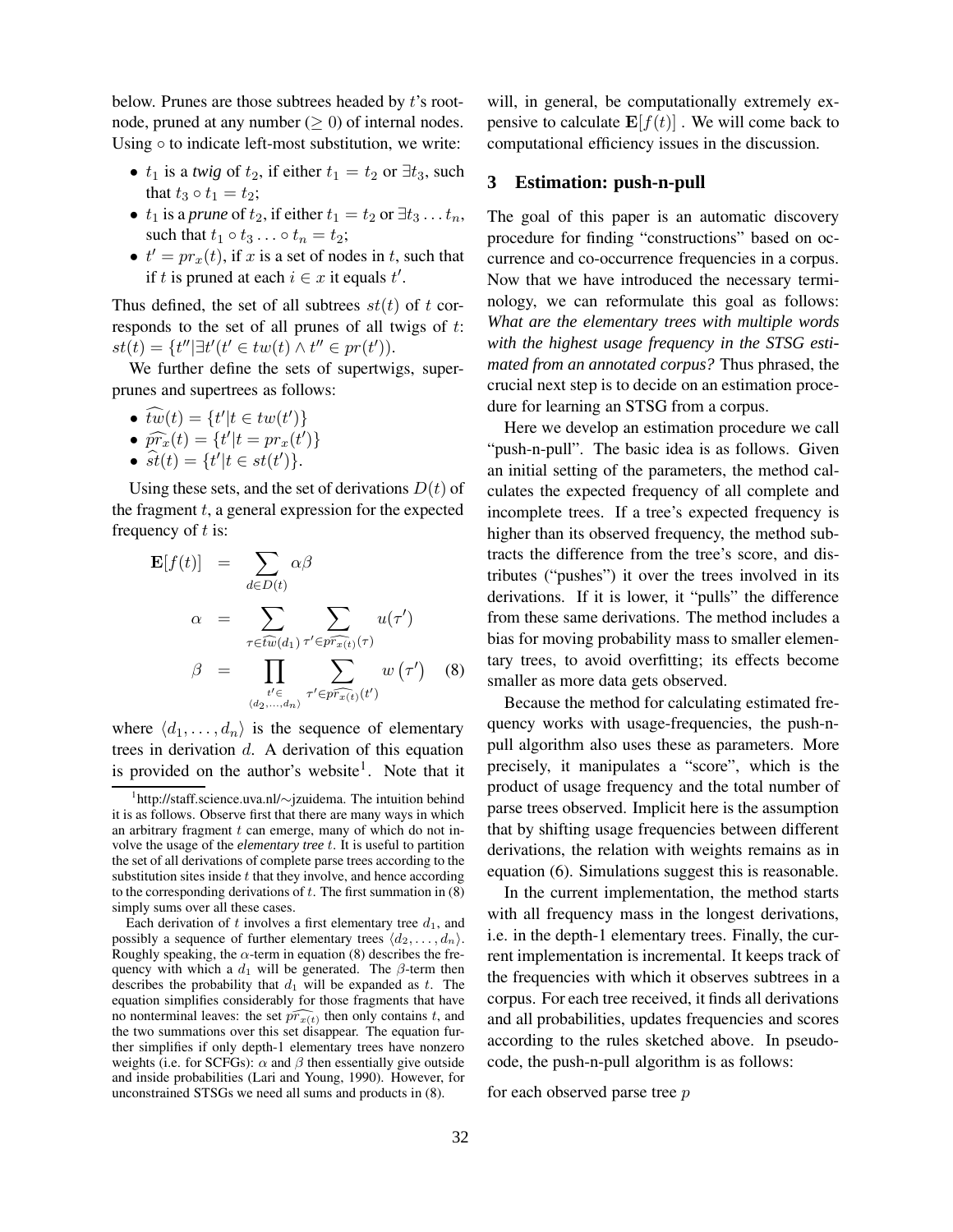for each depth-1 subtree *t* in *p*  
\nupdate-score(*t*, 1.0)  
\nfor each subtree *t* of *p*  
\n
$$
\Delta = \min(sc(t), B + \gamma(\mathbf{E}[f(t)] - f(t)))
$$
\n
$$
\Delta' = 0
$$
\nfor each of *n* derivations *d* of *t*  
\nlet *t'* ... *t''* be all elementary trees in *d*  
\n
$$
\delta = \min(sc(t'), ..., sc(t''), -\Delta/n)
$$
\n
$$
\Delta' = \delta
$$
\nfor each elementary tree *t'* in *d*  
\nupdate-score(*t'*,  $\delta$ )  
\nupdate-score (*t*,  $\Delta'$ )

where  $sc(t)$  is the score of t, B is the bias towards smaller subtrees,  $\gamma$  is the learning rate parameter and  $f(t)$  is the observed frequency of t.  $\Delta'$  thus gives the actual change in the score of  $t$ , based on the difference between expected and observed frequency, bias, learning rate and how much scores can be pushed or pulled<sup>2</sup>. For computational efficiency, only subtrees with a depth no larger than  $d = 3$  or  $d = 4$  and only derivations involving 2 elementary trees are considered.

### **4 Results**

We have implemented the algorithms for calculating the expected frequency, and the push-n-pull algorithm for estimation. We have evaluated the algorithms on a number of simple example STSGs and found that the expected frequency algorithm correctly predicts observed frequencies. We have further found that – unlike existing estimation methods – the push-n-pull algorithm converges to STSGs that closely model the observed frequencies (i.e. that maximize the likelihood of the data) without putting all probability mass in the largest elementary trees (i.e. whilst retaining generalizations about the data).

Here we report first quantitative results on the ATIS3 corpus (Hemphill et al., 1990). Before processing, all trees (train and test set) were converted to a format that our current implementation requires (all non-terminal labels are unique, all internal nodes have two daughters, all preterminal nodes have a single lexical daughter; all unary productions and all traces were removed). The set of trees was randomly split in a train set of 462 trees, and a test set of 116 trees. The push-n-pull algorithm was then run in 10 passes over the train set, with  $d = 3$ ,  $B = 0$  and  $\gamma = 0.1$ . By calculating the most probable parse<sup>3</sup> for each yield of the trees in test set, and running "evalb" we arrive at the following quantitative results: a string set coverage of 84% (19 failed parses), labeled recall of 95.07, and labeled precision of 95.07. We obtained almost identical numbers on the same data with a reimplementation of the DOP1 algorithm (Bod, 1998).

|         | method $\frac{1}{2}$ # rules Cov. LR LP EM |  |  |
|---------|--------------------------------------------|--|--|
|         | DOP1 77852 84% 95.07 95.07 83.5            |  |  |
| $p-n-p$ | 58799 84% 95.07 95.07 83.5                 |  |  |

Table 1: Parseval scores of DOP1 and push-n-pull on the same 462-116 random train-testset split of a treebank derived from the ATIS3 corpus (we emphasize that all trees, also those of the test-set, were converted to Chomsky Normal Form, whereby unary production and traces were removed and top-nodes relabeled "TOP". These results are thus not comparable to previous methods evaluated on the ATIS3 corpus.) EM is "exact match".

| method $\#$ rules Cov. LR LP EM      |  |  |  |
|--------------------------------------|--|--|--|
| $sc > 0.3$   8593 77% 80.8 80.8 46.3 |  |  |  |
| $sc > 0.1$ 98443 77% 81.9 81.9 48.8  |  |  |  |

Table 2: Parseval scores using a p-n-p induced STSG on the same treebank as in table 1, using a different random 525-53 train-testset split. Shown are results were only elementary trees with scores higher than 0.3 and 0.1 respectively are used.

However, more interesting is a qualitative analysis of the STSG induced, which shows that, unlike DOP1, push-n-pull arrives at a grammar that gives high weights (and scores) to those elementary

 $2^2$ An important topic for future research is to clarify the relation between push-n-pull and Expectation Maximization.

<sup>&</sup>lt;sup>3</sup>We approximated the most probable parse as follows (following (Bod, 2003)). We first converted the induced STSG to an isomorph SCFG, by giving the internal nodes of every elementary tree t unique address-labels, and reading off all CFG productions (all with weight 1.0, except for the top-production, which receives the weight of  $t$ ). An existing SCFG parser (Schmid, 2004) was then used, with a simple unknown word heuristic, to generate the Viterbi *n*-best parses with  $n = 100$ , and, after removing the address labels, all equal parses and their probabilities were summed, and the one with highest probability chosen.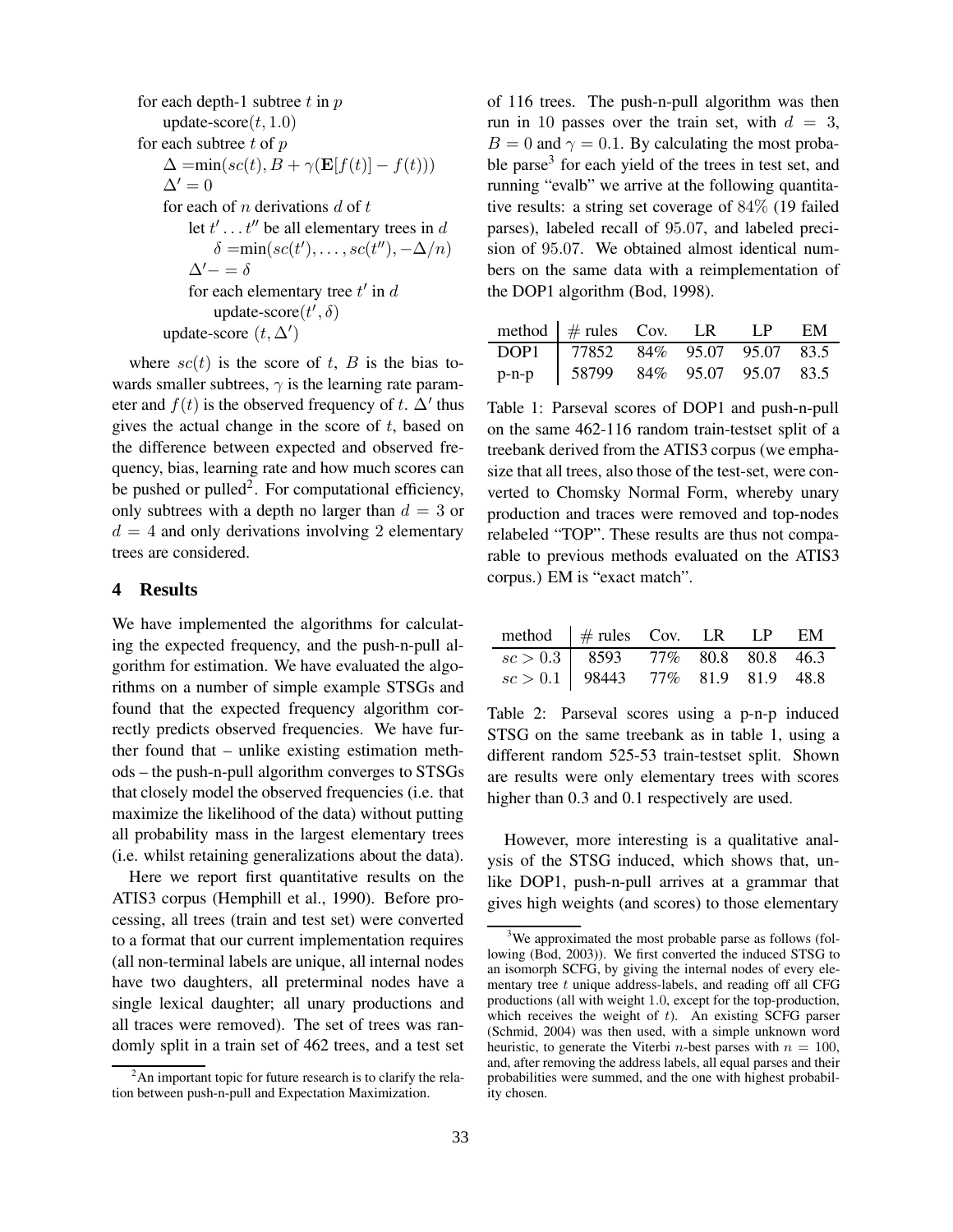trees that best explain the overrepresentation of certain constructions in the data. For instance, in a run with  $d = 4, \gamma = 1.0, B = 1.0$ , the 50 elementary trees with the highest scores, as shown in figure 1, are all exemplary of frequent formulas in the ATIS corpus such as "show me  $X$ ", "I'd like to  $X$ ", "which of these", "what is the X", "cheapest fare" and "flights from X to Y". In short, the push-n-pull algorithm – while starting out considering all possible subtrees – converges to a grammar which makes linguistically relevant generalizations. This allows for a more compact grammar (58799 rules in the SCFG reduction, vs. 77852 for DOP1), whilst retaining DOP's excellent empirical performance.

#### **5 Discussion**

Calculating  $\mathbf{E}[f(t)]$  using equation (8) can be extremely expensive in computational terms. One will typically want to calculate this value for all subtrees, the number of which is exponential in the size of the trees in the training data. For each subtree  $t$ , we will need to consider the set of all its derivations (exponential in the size of  $t$ ), and for each derivation the set of supertwigs of the first elementary trees and, for incompletely lexicalized subtrees, the set of superprunes of all elementary trees in their derivations. The latter two sets, however, need not be constructed for every time the *expected* frequency  $\mathbf{E}[f(t)]$  is calculated. Instead, we can, as we do in the current implementation, keep track of the two sums for every change of the weights.

However, there are many further possibilities for improving the efficiency of the algorithm that are currently not implemented. Equation (8) remains valid under various restrictions on the elementary trees that we are willing to consider as productive units. Some of these will remove the exponential dependence on the size of the trees in the training data. For instance, in the case where we restrict the productive units (with nonzero weights) to depth-1 trees (i.e. CFG rules), equation (8) collapses to the product of inside and outside probabilities, which can be calculated using dynamical programming in polynomial time (Lari and Young, 1990). A major topic for future research is to define linguistically motivated restrictions that allow for efficient computation.

Another concern is the size of the grammar the

estimation procedure produces, and hence the time and space efficiency of the resulting parser. Table 1 already showed that push-n-pull leads to a more concise grammar. The reason is that many potential elementary trees receive a score (and weight) 0. More generally, push-n-pull generates extremely tilted score distributions, which allows for even more compact but highly accurate approximations. In table 2 we show, for the  $d = 4$  grammar of figure 1, that a 10-fold reduction of the grammar size by pruning elementary trees with low scores, leads only to a small decrease in the LP and LR measures.

Another interesting question is if and how the current algorithm can be extended to the full class of Stochastic Tree-Adjoining Grammars (Schabes, 1992; Resnik, 1992). With the added operation of adjunction, equation (8) is not valid anymore. Given the computational complexities that it already gives rise to, however, it seems that issue of linguistically motivated restrictions (other than lexicalization) should be considered first. Finally, given that the current approach is dependent on the availability of a large annotated corpus, an important question is if and how it can be extended to work with unlabeled data. That is, can we transform the push-npull algorithm to perform the unsupervised learning of STSGs? Although most work on unsupervised grammar learning concerns SCFGs (including some of our own (Zuidema, 2003)) it is interesting to note that much of the evidence for construction grammar in fact comes from the language acquisition literature (Tomasello, 2000).

#### **6 Conclusions**

Theoretical linguistics has long strived to account for the unbounded productivity of natural language syntax with as few units and rules of combination as possible. In contrast, construction grammar and related theories of grammar postulate a heterogeneous and redundant storage of "constructions". If this view is correct, we expect to see statistical signatures of these constructions in the distributional information that can be derived from corpora of natural language utterances. How can we recover those signatures? In this paper we have presented an approach to identifying the relevant statistical correlations in a corpus based on the assumption that the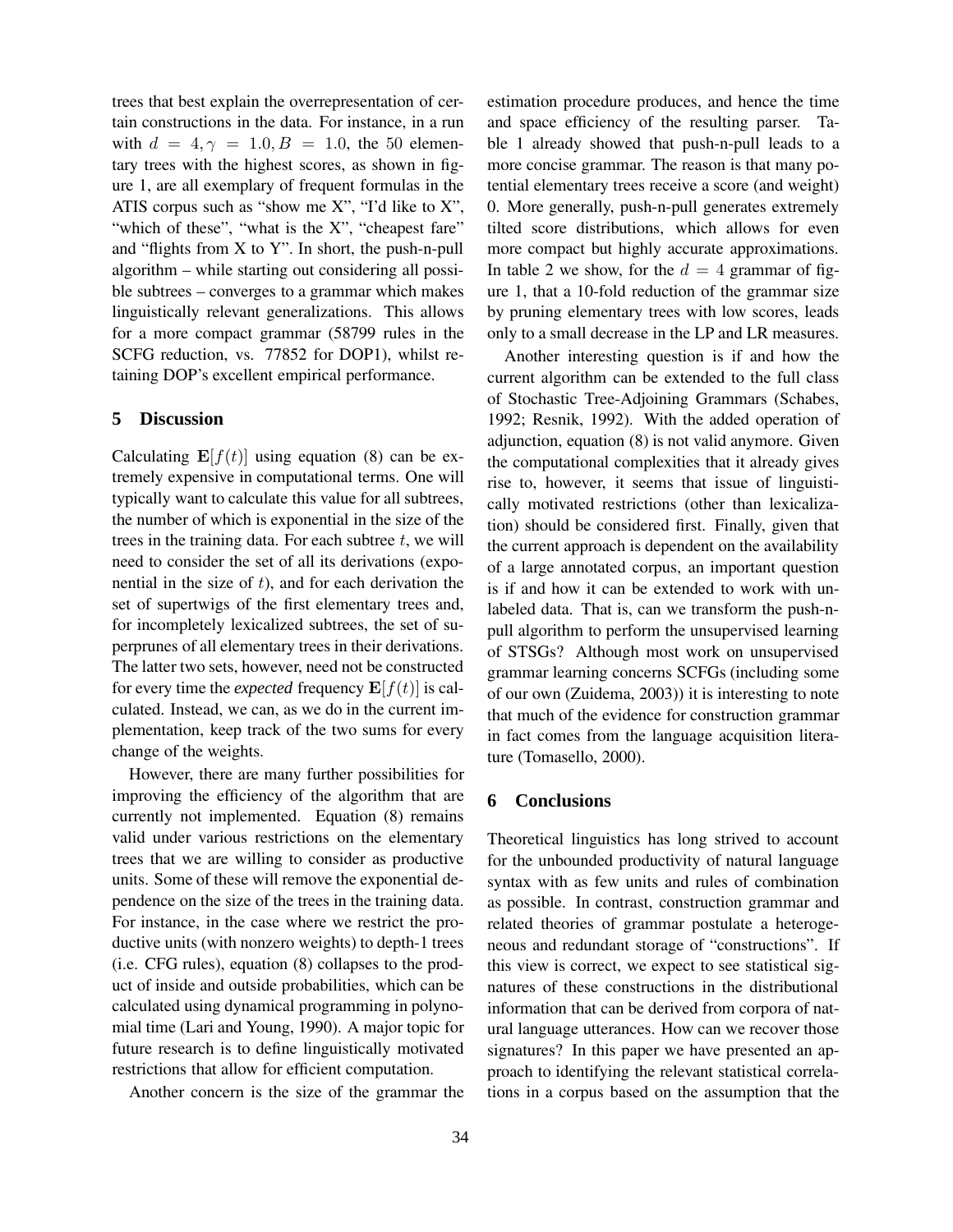

Figure 1: Three examples and a list of the first 50 elementary trees with multiple words of an STSG induced using the push-n-pull algorithm on the ATIS3 corpus. For use in the current implementation, the parse trees have been converted to Chomsky Normal Form (all occurrences of  $A \rightarrow B$ ,  $B \rightarrow \omega$  are replaced by  $A \to \omega$ ; all occurrences of  $A \to BC\omega$  are replaced by  $A \to BA$ <sup>\*</sup>,  $A^* \to C\omega$ ), all non-terminal labels are made unique for a particular parse tree (address labeling not shown) and all top nodes are replaced by the non-terminal "TOP". Listed are the elementary trees of the induced STSG with for each tree the score, the weight and the frequency with which it occurs in the training set.